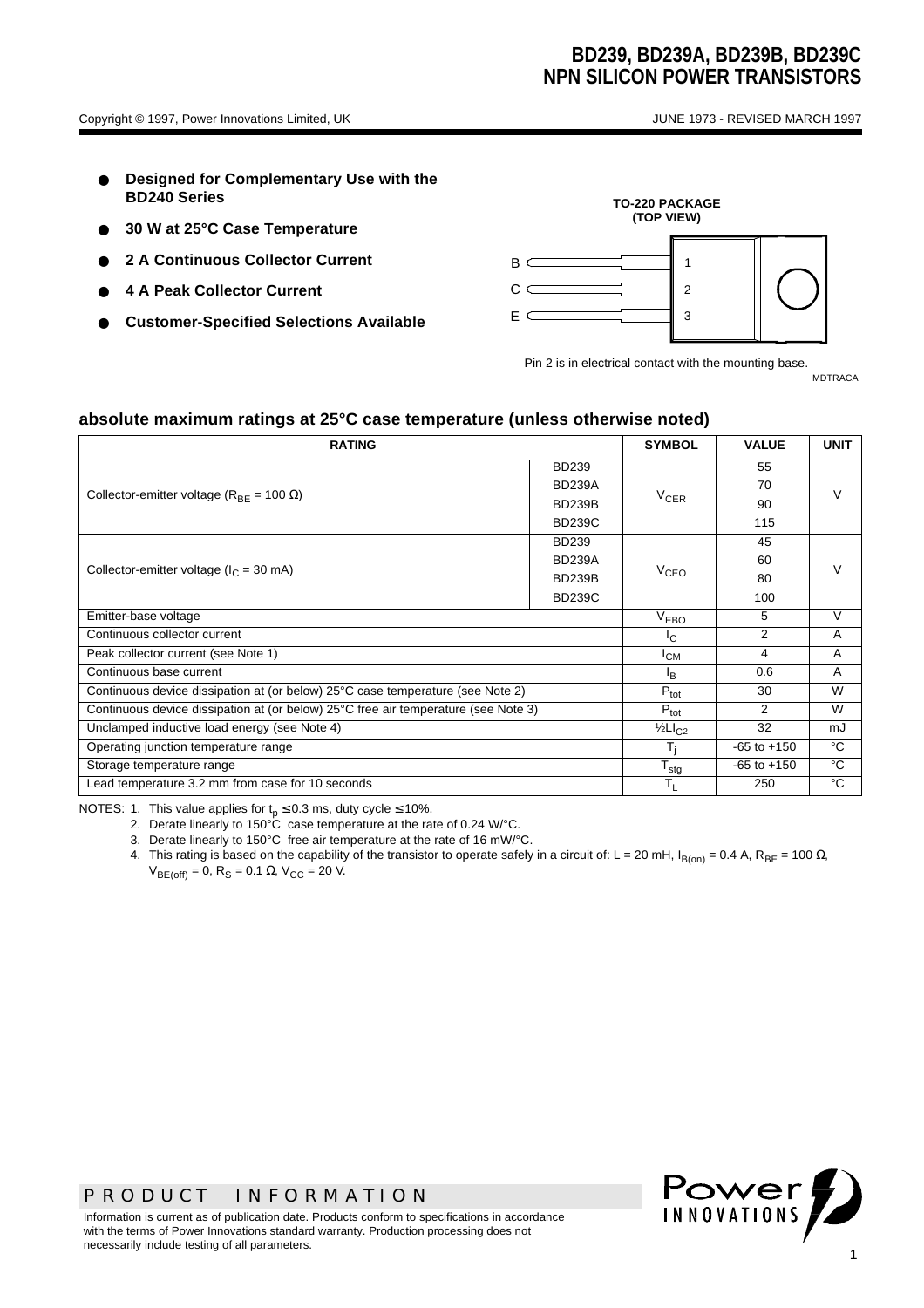JUNE 1973 - REVISED MARCH 1997

#### **electrical characteristics at 25°C case temperature**

|                  | <b>PARAMETER</b><br><b>TEST CONDITIONS</b>     |                                                                           |                                                              | <b>MIN</b>                                                      | <b>TYP</b>            | <b>MAX</b> | <b>UNIT</b>              |              |
|------------------|------------------------------------------------|---------------------------------------------------------------------------|--------------------------------------------------------------|-----------------------------------------------------------------|-----------------------|------------|--------------------------|--------------|
| $V_{(BR)CEO}$    | Collector-emitter<br>breakdown voltage         | $I_C = 30 \text{ mA}$<br>(see Note 5)                                     | $I_{\rm B} = 0$                                              | <b>BD239</b><br><b>BD239A</b><br><b>BD239B</b><br><b>BD239C</b> | 45<br>60<br>80<br>100 |            |                          | $\vee$       |
| <sup>I</sup> CES | Collector-emitter<br>cut-off current           | $V_{CE} = 55 V$<br>$V_{CF} = 70 V$<br>$V_{CE} = 90 V$<br>$V_{CE} = 115 V$ | $V_{BE} = 0$<br>$V_{BF} = 0$<br>$V_{BE} = 0$<br>$V_{BE} = 0$ | <b>BD239</b><br><b>BD239A</b><br><b>BD239B</b><br><b>BD239C</b> |                       |            | 0.2<br>0.2<br>0.2<br>0.2 | mA           |
| $I_{\text{CEO}}$ | Collector cut-off<br>current                   | $V_{CE} = 30 V$<br>$V_{CE} = 60 V$                                        | $I_B = 0$<br>$I_B = 0$                                       | BD239/239A<br>BD239B/239C                                       |                       |            | 0.3<br>0.3               | mA           |
| $I_{EBO}$        | Emitter cut-off<br>current                     | $V_{EB} = 5 V$                                                            | $I_C = 0$                                                    |                                                                 |                       |            | $\mathbf{1}$             | μA           |
| $h_{FE}$         | Forward current<br>transfer ratio              | $V_{CE} = 4V$<br>$V_{CE} = 4V$                                            | $I_C = 0.2 A$<br>$I_C = 1 A$                                 | (see Notes 5 and 6)                                             | 40<br>15              |            |                          |              |
| $V_{CE(sat)}$    | Collector-emitter<br>saturation voltage        | $I_R = 0.2 A$                                                             | $I_C = 1A$                                                   | (see Notes 5 and 6)                                             |                       |            | 0.7                      | $\vee$       |
| $V_{BE}$         | Base-emitter<br>voltage                        | $V_{CE} = 4V$                                                             | $I_C = 1A$                                                   | (see Notes 5 and 6)                                             |                       |            | 1.3                      | $\mathsf{V}$ |
| $h_{fe}$         | Small signal forward<br>current transfer ratio | $V_{CE} = 10 V$                                                           | $I_C = 0.2 A$                                                | $f = 1$ kHz                                                     | 20                    |            |                          |              |
| $ h_{fe} $       | Small signal forward<br>current transfer ratio | $V_{CE} = 10 V$                                                           | $I_C = 0.2 A$                                                | $f = 1$ MHz                                                     | 3                     |            |                          |              |

NOTES: 5. These parameters must be measured using pulse techniques,  ${\rm t_p}$  = 300 µs, duty cycle ≤ 2%.

6. These parameters must be measured using voltage-sensing contacts, separate from the current carrying contacts.

### **thermal characteristics**

| <b>PARAMETER</b>                      |                                         |  | TVD | <b>MAX</b> | <b>UNIT</b> |
|---------------------------------------|-----------------------------------------|--|-----|------------|-------------|
| षeJC                                  | Junction to case thermal resistance     |  |     | 47<br>T. I | °C/W        |
| $\mathsf{R}_{\boldsymbol{\theta}}$ JA | Junction to free air thermal resistance |  |     | 62.5       | °C/W        |

### **resistive-load-switching characteristics at 25°C case temperature**

|               | <b>PARAMETER</b> | <b>TEST CONDITIONS</b> |                      |                                    | <b>MIN</b> | TVD      | <b>MAX</b> | <b>UNIT</b> |
|---------------|------------------|------------------------|----------------------|------------------------------------|------------|----------|------------|-------------|
| 'on           | Turn-on time     | $I_C = 200$ mA         | $I_{B(0n)} = 20$ mA  | $I_{B(off)} = -20$ mA              |            | ົ<br>U.J |            | μs          |
| $t_{\rm off}$ | Turn-off time    | $V_{BE(off)} = -3.4 V$ | $= 150 \Omega$<br>ĸ۱ | $t_n = 20 \,\mu s, \, dc \leq 2\%$ |            | 0.8      |            | μs          |

**†** Voltage and current values shown are nominal; exact values vary slightly with transistor parameters.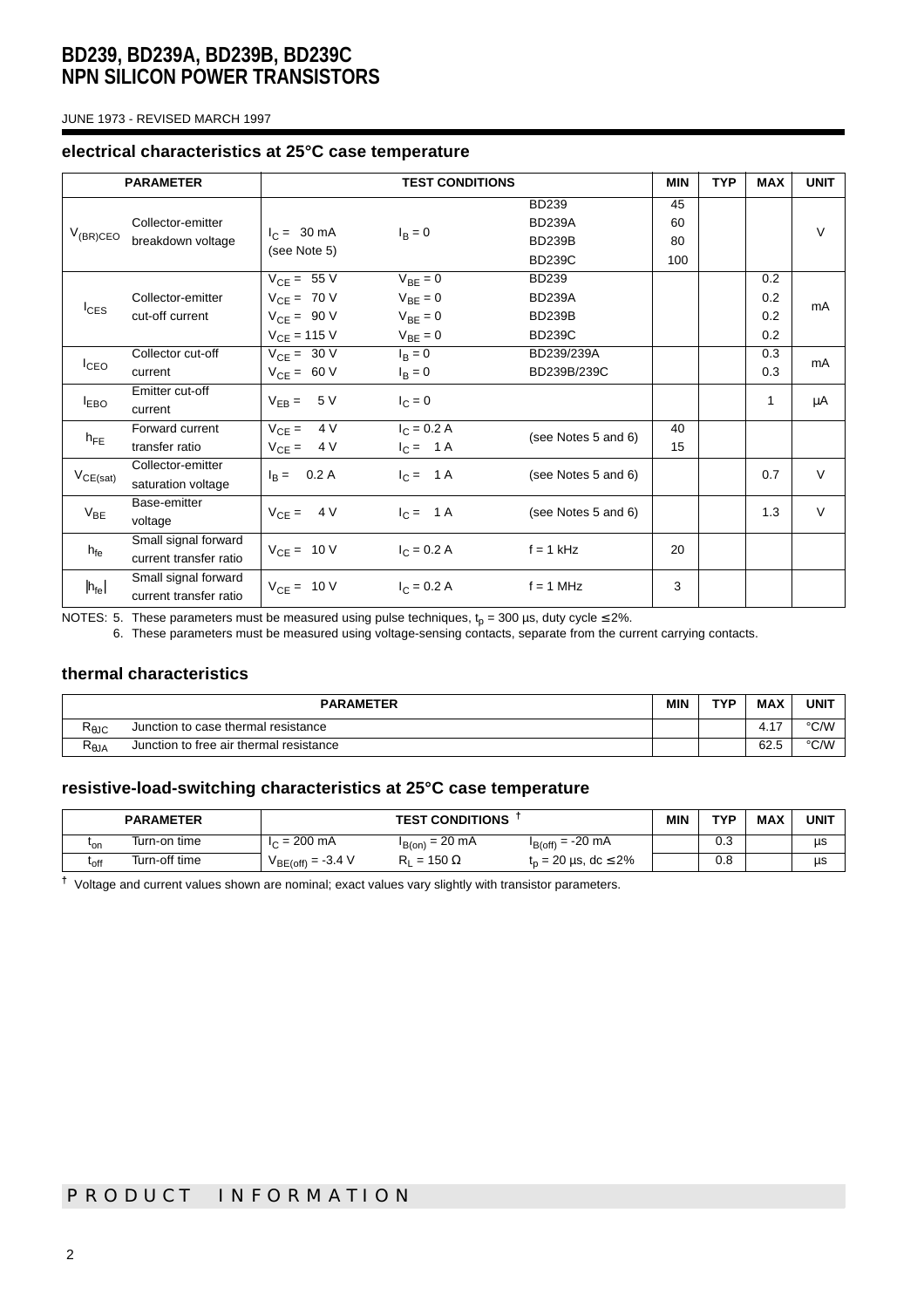JUNE 1973 - REVISED MARCH 1997

#### **TYPICAL CHARACTERISTICS**



**BASE-EMITTER VOLTAGE vs COLLECTOR CURRENT** TCS631AF **1·0**  $V_{CE} = 4 V$ **TC = 25°C0·9** V<sub>BE</sub> - Base-Emitter Voltage - V **VBE - Base-Emitter Voltage - V 0·8 0·7 0·6 0·5 0·01 0·1 1·0 IC - Collector Current - A Figure 3.** 

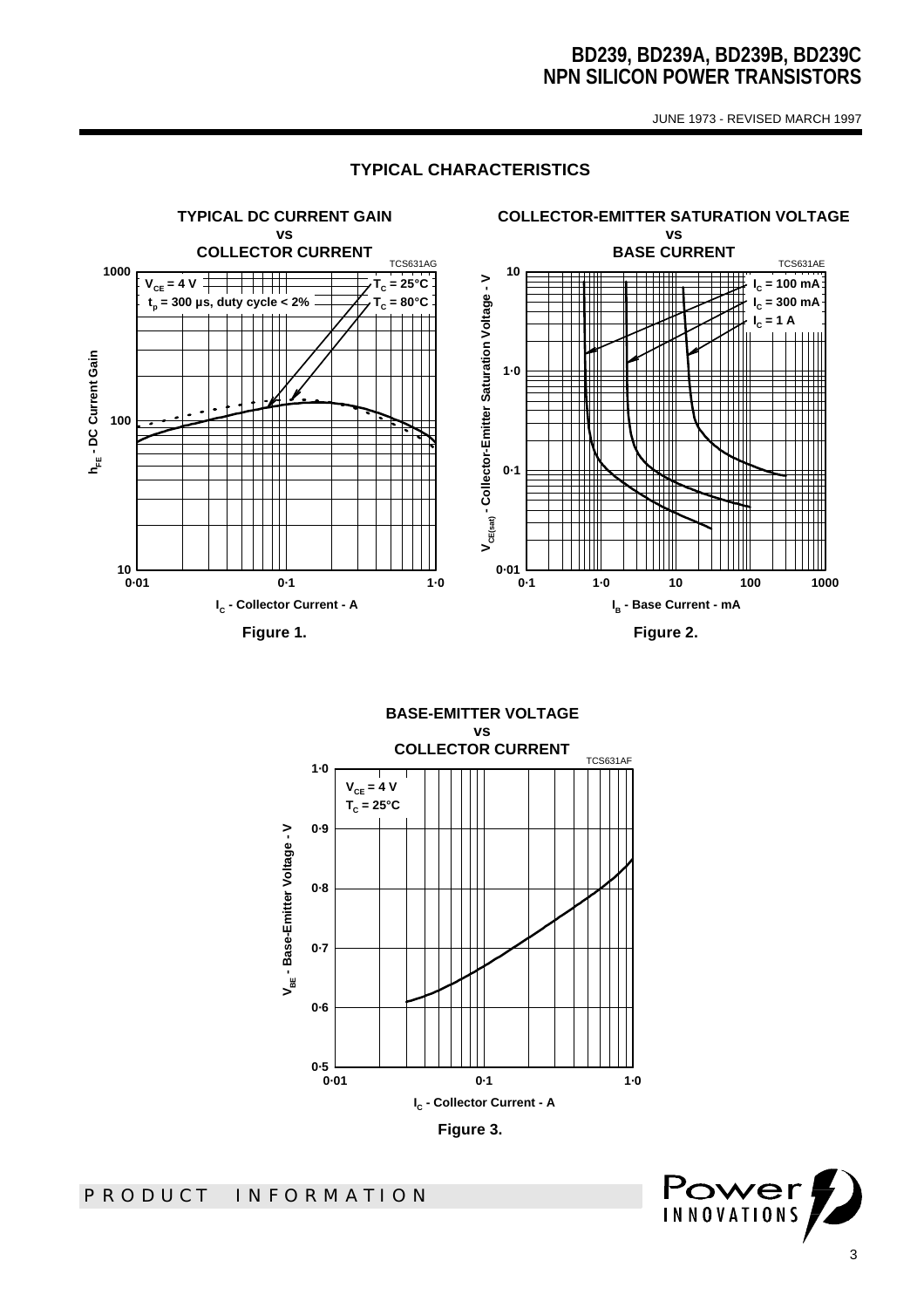JUNE 1973 - REVISED MARCH 1997









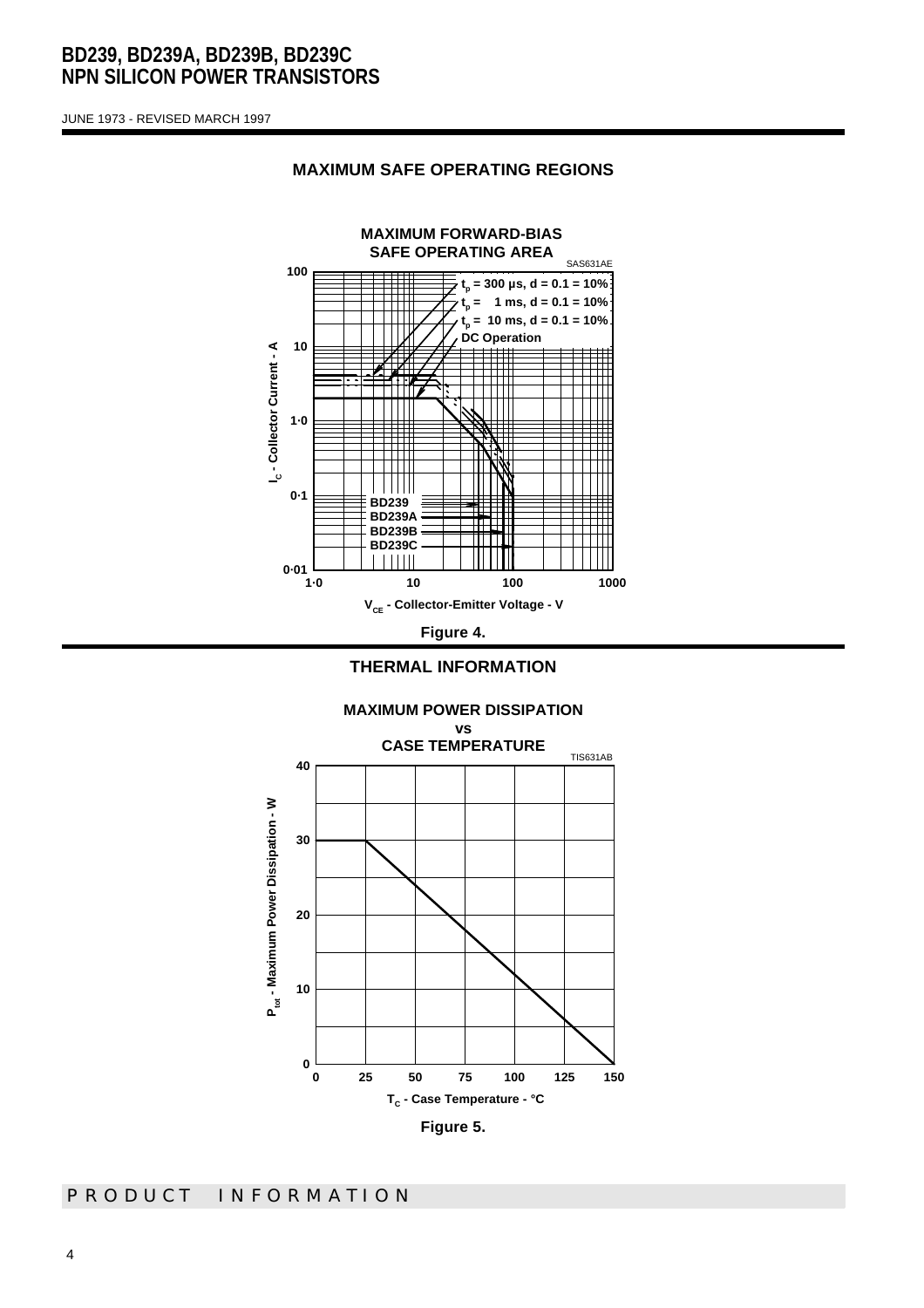JUNE 1973 - REVISED MARCH 1997

### **MECHANICAL DATA**

### **TO-220**

### **3-pin plastic flange-mount package**

This single-in-line package consists of a circuit mounted on a lead frame and encapsulated within a plastic compound. The compound will withstand soldering temperature with no deformation, and circuit performance characteristics will remain stable when operated in high humidity conditions. Leads require no additional cleaning or processing when used in soldered assembly.



B. Mounting tab corner profile according to package version.

C. Typical fixing hole centre stand off height according to package version.

Version 1, 18.0 mm. Version 2, 17.6 mm.